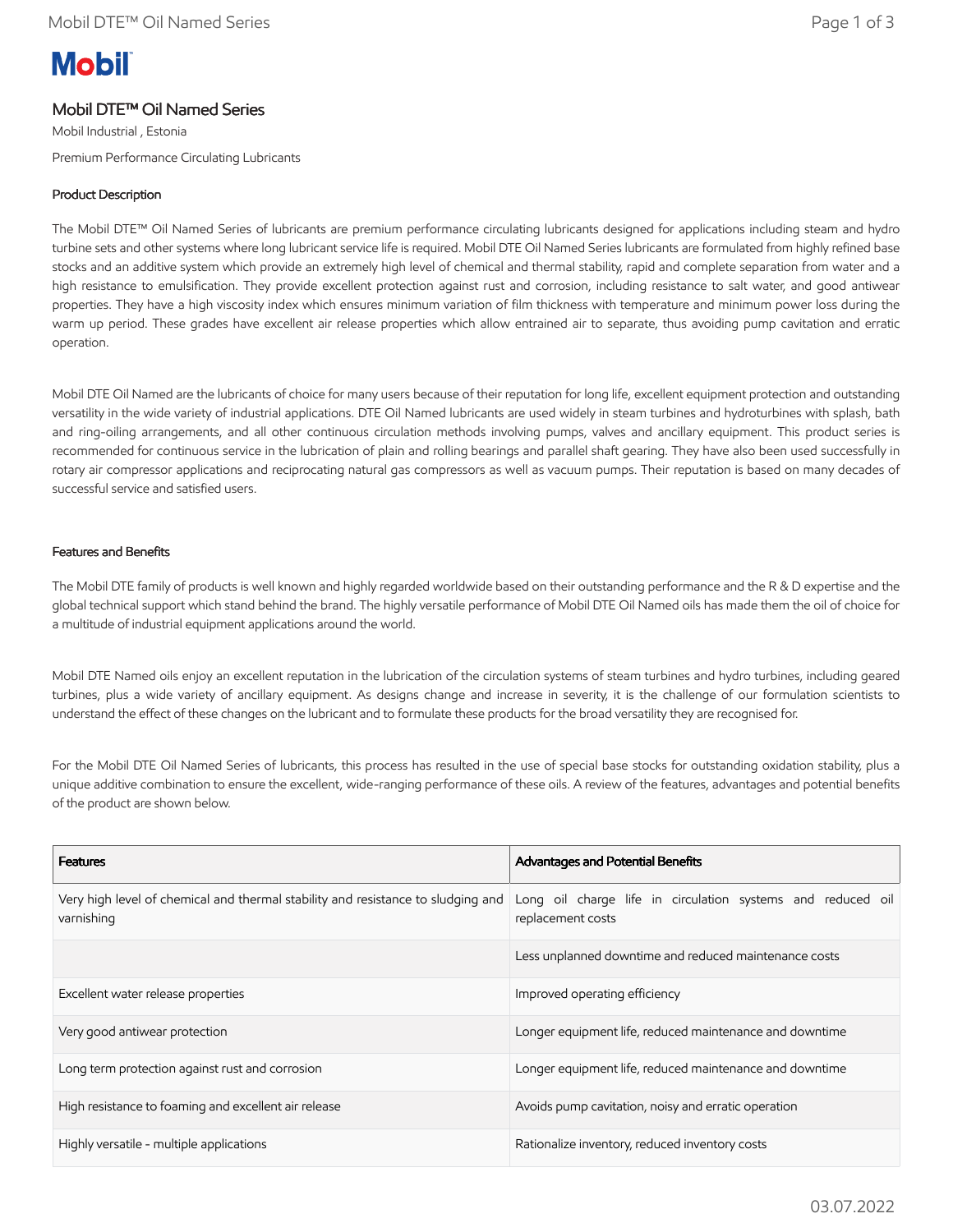## Applications

The Mobil DTE Oil Named Series of lubricants are premium performance circulating lubricants designed for applications where long lubricant service life is required. Specific applications include:

 • Land-based and marine steam turbine, hydro turbine and some gas turbine circulation systems, including pumps, valves and other ancillary equipment

- Continuous service in plain and roller bearings and parallel shaft gearing
- Turbines with oil supplied by splash, bath, ring oiling or other mechanical means
- Moderate severity hydraulic pumps
- Compressors and vacuum pumps handling air, natural gas, and inert gases, and with discharge temperatures not exceeding 150C

## Specifications and Approvals

| This product has the following approvals: | <b>MOBIL DTE LIGHT</b> | <b>MOBIL DTE MEDIUM</b> | <b>MOBIL DTE HEAVY MEDIUM</b> | <b>MOBIL DTE HEAVY</b> |
|-------------------------------------------|------------------------|-------------------------|-------------------------------|------------------------|
| ABB TURBO HZTL 90572                      |                        |                         |                               |                        |
| ABB TURBO HZTL 90617                      |                        |                         |                               |                        |

| This product is recommended for use in applications   MOBIL<br>requiring: | <b>LIGHT</b> | DTE   MOBIL<br>DTE<br><b>MEDIUM</b> | <b>MOBIL</b><br>DTE<br><b>MEDIUM</b> | DTE<br><b>HEAVY   MOBIL</b><br><b>HEAVY</b> |
|---------------------------------------------------------------------------|--------------|-------------------------------------|--------------------------------------|---------------------------------------------|
| <b>GE GEK 27070</b>                                                       | Х            |                                     |                                      |                                             |
| <b>GE GEK 28143A</b>                                                      | Х            |                                     |                                      |                                             |
| <b>GE GEK 46506D</b>                                                      | Х            |                                     |                                      |                                             |

| This product meets or exceeds the requirements of: | <b>MOBIL DTE LIGHT</b> | <b>MOBIL DTE MEDIUM</b> | <b>MOBIL DTE HEAVY MEDIUM</b> | <b>MOBIL DTE HEAVY</b> |
|----------------------------------------------------|------------------------|-------------------------|-------------------------------|------------------------|
| DIN 51515-1:2010-02                                | Х                      | X                       | X                             | ∧                      |
| DIN 51524-1:2006-09                                | ⋏                      |                         |                               |                        |
| GE Power GEK120498                                 | Х                      |                         |                               |                        |
| JIS K-2213 Type 2                                  | $\lambda$              |                         | ∧                             |                        |

#### Properties and Specifications

| Property                                              | DTE  <br><b>MOBIL</b><br><b>LIGHT</b> | <b>MOBIL</b><br>DTE.<br><b>MEDIUM</b> | <b>DTE</b><br><b>MOBIL</b><br><b>HEAVY   MOBIL</b><br><b>MEDIUM</b> | <b>DTE</b><br><b>HEAVY</b> |
|-------------------------------------------------------|---------------------------------------|---------------------------------------|---------------------------------------------------------------------|----------------------------|
| Grade                                                 | <b>ISO 32</b>                         | <b>ISO 46</b>                         | <b>ISO 68</b>                                                       | <b>ISO 100</b>             |
| Air Release Time, 50 C, min, ASTM D3427               |                                       | 3                                     | 4                                                                   | 8                          |
| Copper Strip Corrosion, 3 h, 100 C, Rating, ASTM D130 | 1B                                    | 1B                                    | 1Β                                                                  | 1B                         |